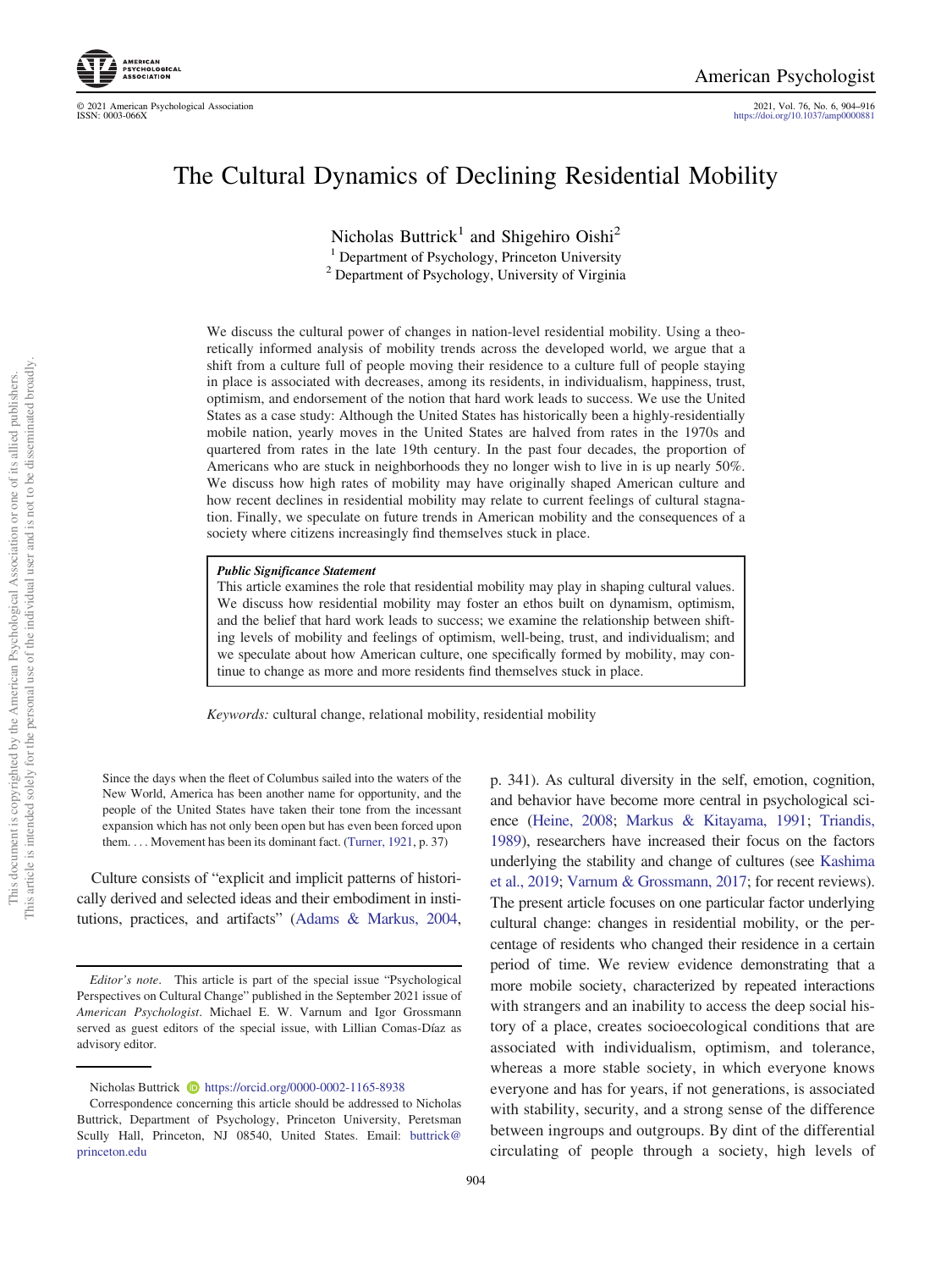residential mobility can facilitate the formation of a truly national culture (e.g., Choi & Oishi, 2020; Oishi, 2010).

What happens, then, when mobility levels change within a society? How does it shift a culture? We use the experience of the United States as a test case. Once characterized by its residential mobility, the United States is in the midst of a decades-long slowdown in mobility, with 2020 shaping up as the most residentially stable year on record, nearly halved from rates in the 1970s (Foster, 2017). Along with this decline has come a near-doubling in the number of Americans who feel trapped in their neighborhoods, wanting to move but finding themselves unable to follow through (Foster, 2018). Based on the literature on the effects of residential mobility reviewed, we would expect that Americans today should be less individualistic, less trusting, unhappier, more insular, less risktaking, more cynical, more suspicious, and more pessimistic than those in the past. Looking both at contemporaneous cultural production and at long-running survey data, we find evidence that this is, in fact, the case. Building a stronger case for a causal role of changing mobility, we present evidence from a suite of industrialized nations, as well as results from researchers conducting agent-based simulation models, finding that when mobility is higher in society, so too is individualism, trust, optimism, a sense of individual freedom, and a sense that hard work leads to success.

Finally, after discussing limitations and future directions in this work, we speculate about the future of a United States where current trends continue—a nation where only the rich are able to move freely and where more and more people are stuck in place—and on what sorts of events may shift the nation back toward the openness and dynamism that has been its historical calling card.

#### Cultural Dynamics

How and why do cultures change? Cultural dynamics have been often conceptualized in two ways. One approach focuses on the ways that ideas and practices enhance success in a given environment<sup>1</sup> (Kashima et al., 2019). For instance, the agricultural practice of the turnips-barley-clover-wheat rotation spread in the 18th century England because it increased crop production (Allen, 2008). Similarly, some cultural changes are results of adaptive responses to changing ecological pressure (e.g., Sng et al., 2018; Varnum & Grossmann, 2017). Researchers argue, for example, that the cultural norm of tightness (strict rules and regulations) and punitive religious beliefs spread in tandem with environmental and societal challenges such as natural disasters or infectious disease because tightness increases social order and punitive religious beliefs encourage largescale cooperation, which both help a society navigate these difficult situations (Jackson et al., 2021).

Although many cultural changes related to ideas and technology have clear adaptive and communicative advantages

(Fast et al., 2009; Schaller et al., 2002), some cultural changes arise out of changes in the sorts of behaviors that an environment allows. For instance, the number of multigenerational households has decreased in the United States (Grossmann & Varnum, 2015) and in Japan (Ogihara, 2017; see also Hamamura, 2012), not because living alone is more adaptive but in part simply because more people could afford to live independently of their parents. Indeed, during the 2008 recession there were widespread reports of divorced couples being forced to live together, not by choice but because they simply could not afford to live separately (https://abcnews.go.com/GMA/Parenting/story ?id=6913228&page=1). In a similar vein, one can look at increases in the use of individualism-related words such as "individual," "self," and "unique," and decreases in collectivism-related words such as "obliged" and "obedience" (Greenfield, 2013), as a reflection of increases in average occupational status and education among Americans (Grossmann & Varnum, 2015). As fewer Americans needed to oblige someone in their everyday lives, Americans became less obliging.

# The Case of Residential Mobility

The extant literature on cultural dynamics has rarely examined changes in residential mobility, despite substantial empirical work in psychology (e.g., Adam, 2004), sociology (Gillespie, 2016), anthropology (Goldschmidt, 1971), and political science (Orbell & Uno, 1972). In the sections that follow, we lay out research that suggests how residential mobility puts pressure on a society, shifting both its adaptive functions and environmental affordances.

#### Reforming Yourself Anew—Mobility and Individualism

Residential mobility reshapes the ways that people are able to understand each other, forcing them to interact as individuals instead of using the shorthand that comes from sharing a deep history (Oishi, 2010). Moving to a new place breaks a myriad of social bonds, including bonds of kinship and bonds of community, as a mover necessarily leaves one's prior social networks, including parts of one's family behind.

In the act of replacing these broken bonds, residential mobility forces an individual to recreate themselves among strangers; to quickly build a reputation and make friends; to navigate a world on one's own merits, without relying on one's kin; all in the knowledge that should they move again, the social work they had put in would be lost (Oishi, 2010). In a residentially stable world, a person has the luxury of

<sup>&</sup>lt;sup>1</sup> Of course, cultural adaptation is not perfect, as there have been ideas and practices that were popular for a long time yet ultimately not fitnessenhancing, such as blood-letting or foot-binding. There is also randomness in culture, as in nature (e.g., random mutations).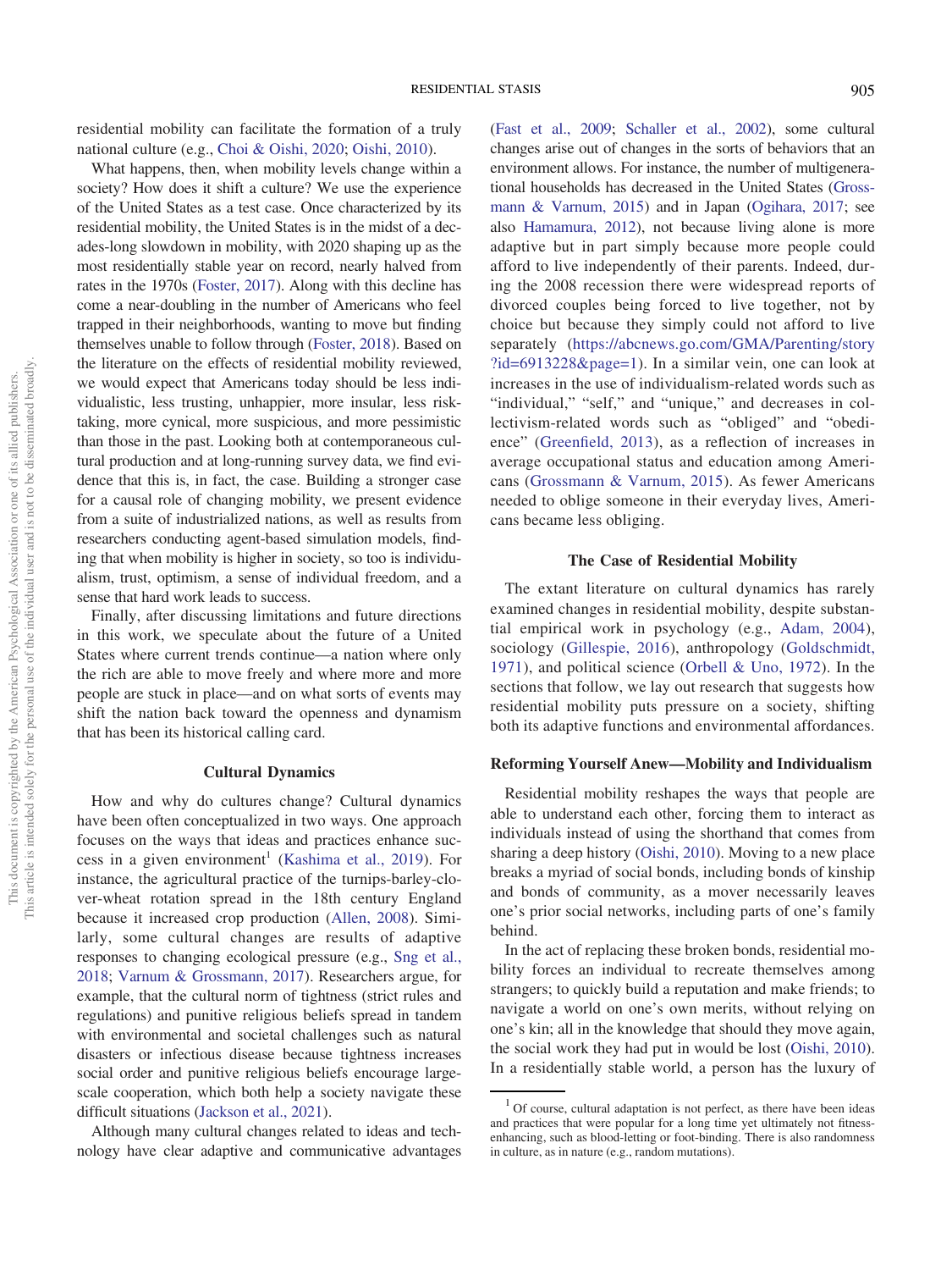defining themselves as part of a set of overlapping roles and lineages, all of which are likely legible to a local observer, whereas in a residentially mobile world, a person is on their own. People who have been relocated more often in their early lives are more likely to think of their core self as defined by context-free personality traits (i.e., "I am hardworking" or "I am intelligent") than being defined in terms of contextually-grounded interrelationships (i.e., "I belong to a sorority" or "I write for the newspaper") and have better interactions when they feel that their interaction partner has grasped something about their personality than something about their personal roles (Oishi et al., 2007).

Scholars have speculated that the basic idea of having an individual self, distinct from one's social roles, is an outgrowth of changes in economic structure leading to increased residential and occupational mobility. Europeans lived exceedingly stable lives before the Middle Ages, where the role to which you were born was the role in which you died and the role by which everybody knew you. People simply thought of themselves *as* their roles, as a farmer or as a mother, say, and sought meaning in the fulfillment of those assigned duties (Taylor, 1989). With the rise of mobility, however, came a partial erasure of those roles—in leaving a place you were able to obscure your origins and present yourself as something other than had been preordained by birth. By opening up a space between one's self and one's societal place, and by forcing people to make a distinction between the thing a person presents themselves as and the thing that they fundamentally are, mobility laid the groundwork for the historical development of the individual self (Baumeister, 1987; see Goldschmidt, 1971 for similar arguments about selfhood in non-European populations).

# Choosing Your Friends—Residential and Relational **Mobility**

Living in a residentially mobile world means living with social volatility. Instead of working to build a limited number of deep friendships, which leaves one potentially vulnerable to losing a major part of one's friendship network should either party move, it may make more sense to build a larger number of less-intense friendships, more robust to any one person's relocation (Oishi & Kesebir, 2012). Through this act of seeking out new friendships, a clustering of the residentially mobile can create a society in which there are lots of people looking for lots of relatively lowcommitment friends (Thomson et al., 2018). This may create a high level of what is known as relational mobility, defined as the ease that people feel that they have to enter into new relationships and leave old ones behind. In a less relationally mobile society, people are thrown into social networks by the circumstances of their lives—by where they live, by their class or role in society, by their family ties, and so on. In a more relationally mobile society, by contrast, people can actively choose the people they connect with and can form relationships based on shared interests, romantic attraction, or mere whim and caprice (see Yuki & Schug, 2020 for a review).

If one has more potential relationship partners, the competitive pressures of operating in a deeper "friendship market" for relationships may alter the way that they interact with others (see Barclay, 2016 for a review). In such a rich market, one has to actively compete for friends. This means that the first impression one generates becomes key (Falk et al., 2009), and both small-group simulations and experiments show, for example, that when it is easier for people to form new ties and break old ones, they are more likely to cooperate with others to avoid being ostracized, with even the mere threat of relationship change enough to increase cooperation (Bednarik et al., 2014).

#### Group Selections—Mobility and Inter/Intragroup Relations

A society made up of the residentially and relationally mobile coheres differently than one made up of people who never end up moving. People who have just moved to a place may be less interested in coming together for longterm action and may be less interested in investing in their communities. Whether because they may not yet be fully integrated into their new locale, because they may not have built up the necessary social capital, or because they are foreseeing a time when they may leave a place, they may be less willing to sink resources into something they will not be able to see come to fruition (Oishi et al., 2007). More residentially stable areas, by contrast, show a stronger sense of collective efficacy in coming together to solve social problems (Sampson et al., 1997).

Being less rooted in a community or set of organizations, however, frees up people from worrying quite as much about the approbation of their neighbors (e.g., Wu et al., 2016). If someone lives in the same place for the bulk of their life, one major misstep can affect their reputation for years, if not generations, while having a bad reputation matters much less when the people holding these opinions can simply be left behind (Hruschka & Henrich, 2006). Similarly, if one can only choose from among the same small set of social partners, one will have to continue to interact with them no matter what, so maintaining their collective good opinion is vital; but if one can easily abandon old groups, then one can always just leave haters behind (San Martin et al., 2019). Research, for example, shows that those who are more relationally mobile are less likely to feel shame the emotion triggered by social control (Sznycer et al., 2012) and are less sensitive to social rejection (Sato et al., 2014). Residential and relational mobility, in other words, lead to a greater sense of behavioral freedom and a liveand-let-live approach to policing the behaviors of others.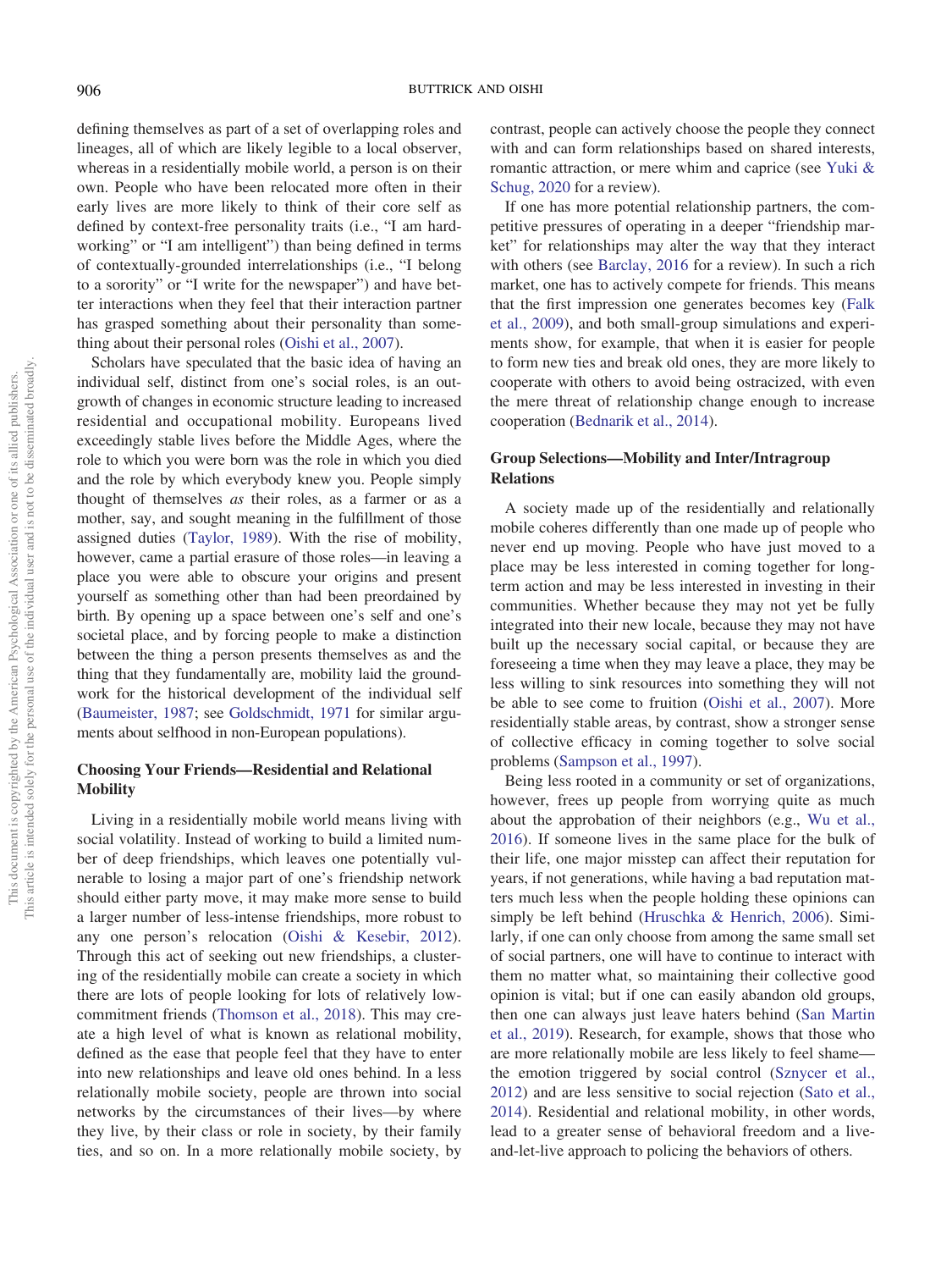This easy-come-easy-go sense of the world extends to other groups that a person may wish to join. If people will be joining a group for just a few years then moving on, or if the lynchpin of a group is liable to leave at any moment, then organizations that require profound investment of time and resources to join and maintain may be especially fragile (Oishi et al., 2015). This freedom to enter and exit groups is likely to lead to a de-emphasis on the boundaries between ingroups and outgroups: Those who have moved more have an increased willingness to help outgroups at the expense of their ingroup (Li et al., 2019), and those who have moved more, who live in more mobile areas, and who live in a more relationally-mobile society tend to trust those they do not really know, whereas those who live in a more residentially stable society are more likely to distrust outsiders (Li, 2017; Yamagishi, 1998).

A more mobile society, then, is theoretically one that is less rooted in specific places, in which people are more free to express themselves and in which people extend each other the benefit of the doubt. It is a society where people are more interested in abstract rules of behavior than on the benefits that accrue to specific ingroups and outgroups. However, a more mobile society finds it harder to come together to solve problems (Oishi et al., 2007), and can be more interested in shallow appearance than deep interpersonal communion (Oishi et al., 2012). Moreover, residential mobility and the pressures of recreating one's life brings its own psychological costs, with movers tending to be more anxious, unhappier, more impulsive, and lonelier, with worse educational and health outcomes, than those who have chosen a residentially stable life (see Choi & Oishi, 2020 for a review). Mobility, in other words, can bias a society toward anomic cosmopolitanism, while a more stable society trends toward social cohesion.

# Those Who Leave and Those Who Stay—How Mobility Actively Shapes Society

A more mobile society also differs from a more stable society simply by means of differential selection. Not everyone is interested in uprooting their lives in hopes of something better elsewhere—movers need to be able to imagine that their new life will be better than the old (Koikkalainen & Kyle, 2016). Nonmovers are more risk-averse, generally speaking, than movers (Clark & Lisowski, 2017), and nonmovers tend to be less open to new experiences than movers are (Jokela, 2009). A mover, someone willing to break their current social ties in favor of rebuilding on their own elsewhere, is also likely to be more individualistic than is a nonmover (Kitayama et al., 2006; Knudsen, 2019). The very act of relocating can deepen these differences—for example, a longitudinal study found that college students who did study abroad were both initially more open to experience than those who did not, and that this gap widened over time (Zimmermann & Neyer, 2013); and moving leads to movers, already more likely to aspire to a better life, to double down harder on those goals (Czaika & Vothknecht, 2014).

The shift of ambitious, open, individualists from one place to another has an impact on both the communities that people come from and the ones that they move to. The places that people tend to migrate to take on the personality of their immigrants, becoming more individualistic in the process (Kitayama et al., 2006), which then draws more people with similar personalities, creating a self-sustaining cycle that shapes even the personalities of current residents (e.g., Jokela, 2020). As individualists in a society leave, those who remain are likely to be less individualist and, and so the movement of individualists, by their absence, tilts their old society away from individualism (Knudsen, 2019).

Mobility does not have to be chosen to shape a society. Even forced mobility may have some similar cultural consequences, albeit for somewhat different reasons. Take, for example, one residue of American slavery. A key element of the American chattel slavery system in place until the end of the Civil War was the slave auction, in which individual or small groups of people were sold and then wrested away from their previous communities and extended families (e.g., Kolchin, 1993). Those who were enslaved therefore had to frequently adapt to new social situations and form new family structures, all of which could be sundered by the actions of their enslavers (e.g., DuBois, 1909; Malone, 1992). As a consequence of this upheaval, one might then expect a more individualist ethos to take hold, as the ties and shared contexts that would help to form a more collectivist approach would be stifled by slaveholders. There may be some evidence for the residue of this process in contemporary African American society: A large meta-analysis shows that African American participants have far higher rates of individualism than European American participants, even while participants from African countries in the set of studies were more collectivistic and less individualistic than those from European ones (Oyserman et al., 2002).

Finally, the act of mobility itself may also help to forge a pannational ethos. As they arrive in a new place or travel back home, migrants bring with them the successful social adaptations they have learned elsewhere, allowing such adaptations to spread throughout a population (e.g., Kitayama et al., 2010; Wilkerson, 2010). At the same time, in their search for familiarity among the chaos of a new environment, the residentially mobile also promote a homogenization of their new communities research, for example, shows that there are far more chain stores in residentially mobile parts of America (Oishi et al., 2012). By allowing new innovations to freely-circulate throughout a nation, and by encouraging their new communities to change to fit their needs, movers can create a national, not just a regional, culture.

#### The Case of the United States of America

The United States of America provides a test case for the cultural power of residential mobility. From the very beginning of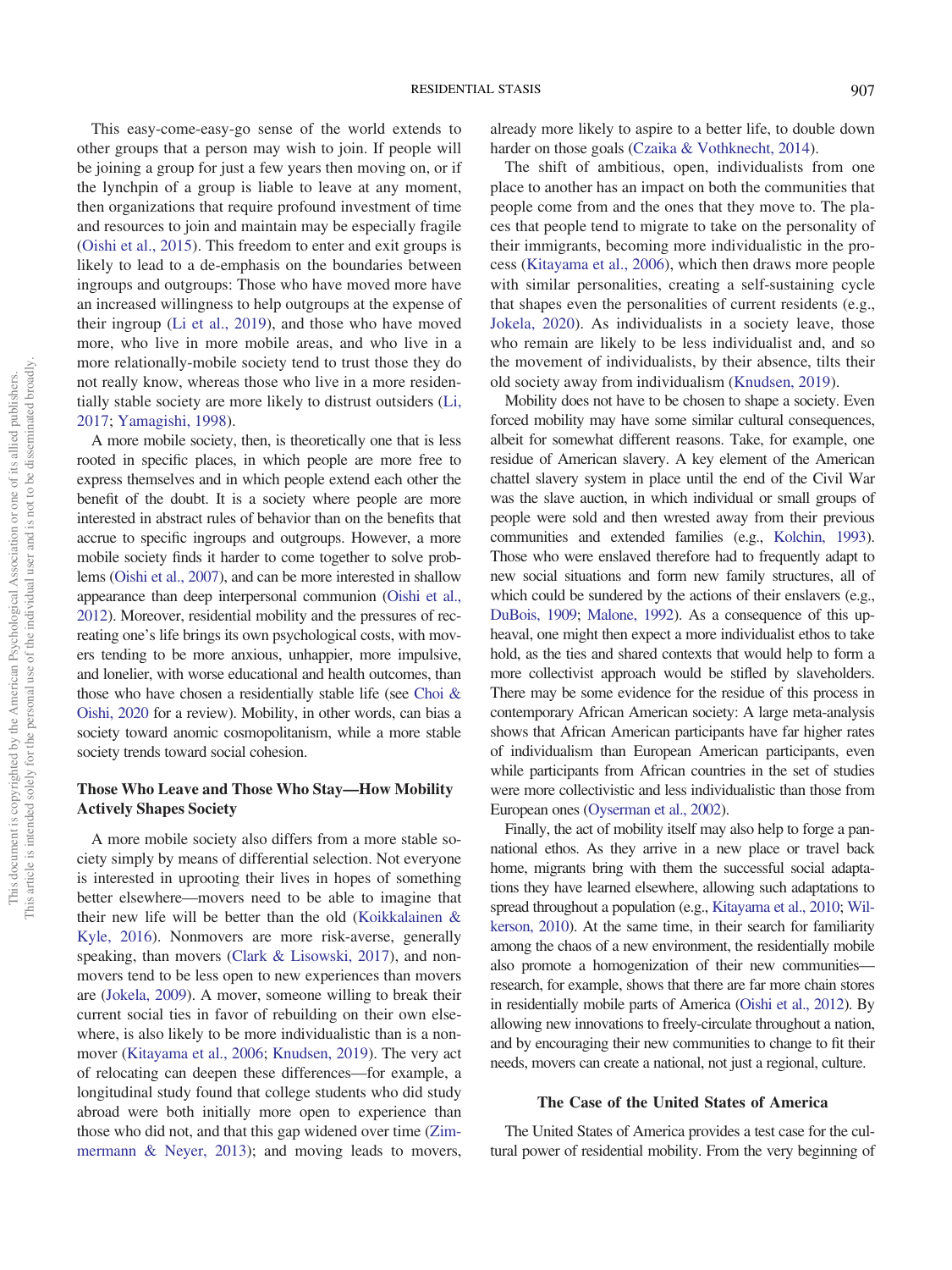its history, the United States has been characterized by a willingness and ability to move to find a better life (e.g., von Friedeburg, 1995). White Americans of the 18th and 19th centuries moved houses and communities to an almost unfathomable degree. Throughout the 19th century, as many as 40% of Americans may have moved year over year. For example, in one Illinois county, only about 20% households living there in 1840 stayed to 1850; in a different Ohio city, only 7% of people voted in both the 1850 and 1860 elections in the same district; in the Jamaica Plain neighborhood of Boston, only half of household heads enumerated in 1880 could be found in 1890; and in New York City, "Moving Day," the First of May, was an unofficial city holiday (Fischer, 2002). A generation later, the same process was repeated with the Great Migration of Black Americans, in which an estimated six million people moved between around 1915 to 1970 (likely more than half of the Black population in the United States), leaving the Jim Crow South for a new life among strangers in the North and West (Wilkerson, 2010).

American culture shows the residue of this mobility. The picture of a nation full of friendly individualists who are welcoming to strangers, who are able to connect with others based on their interests, who are open to new experiences, who judge each other on the content of their character but also who believe that abstract moral principles must apply to all people, not just those in certain groups or places, and who therefore strive to be a shining city on a hill setting an example that all can and should follow, is one familiar from the high-minded rhetoric of American political leaders (e.g., Kennedy, 1961; Reagan, 1989).

Americans, in fact, are among the most individualistic people in the world (Hofstede Insights, 2020), highly trusting of strangers (Torpe & Lolle, 2011), strong believers in egalitarianism, (Hofstede Insights, 2020), optimistic about what the future will bring (Gallup, 2020), risk-taking, and entrepreneurial (Shane, 1993). Americans historically tend to believe, to a degree unmatched by other nations, that big societal problems can be solved simply through technology (e.g., Segal, 2017)—in 2018, a full 91% agreed that "science and technology will help improve life for the next generation" (Gallup, 2020).

Americans are also unusually religious compared with other industrialized countries (Fahmy, 2018)—more likely to believe that there is a higher power that is judging everyone equally. This universalism extends beyond religion, as Americans seem unusually-likely to believe that all people, everywhere, are essentially the same (see Henrich et al., 2010) and to believe that what has worked well for Americans, socially, economically, technologically, and politically, should be directly applied to people around the world without regard to the local context (e.g., Immerwahr, 2019).

As shown in Figure 1, in recent decades, however, residential mobility has slowed. The percentage of Americans moving from one address to another has decreased almost

#### Figure 1

*Annual Rate of American Residential Mobility, 1948*–*2020*



50% since 1970 (Foster, 2017; see also Fischer, 2002), leaving the United States as merely average in its mobility among industrialized peers (Alvarez & Liseke, 2021). Whereas in the 1800s, up to 40% of Americans may have moved residences in a year (Fischer, 2002), by 2019 only 9.8% changed addresses according to the U.S. Census' Current Population Survey (United States Census, 2020), making it the most residentially static year on record.

#### Who Moves, Who Doesn't, and Why?

When trying to understand patterns of residential mobility, it helps to think both about *who* is moving and *why* they want to move (e.g., Alvarez & Liseke, 2021). Some groups in society, such as the young and unattached, are more likely to be mobile (e.g., Bernard et al., 2014), and so as a population ages, leaving fewer young people in the composition, migration rates themselves decline simply because the prime movers make up a smaller fraction of the population. Within the United States, however, demographic shifts explain a fairly limited proportion of the recent decline in overall mobility (Foster, 2017).

Instead, some researchers suggest that mobility can be modeled as a process of diffusion and so is higher when there are large disparities of opportunity within a nation, as people rush from areas of low opportunity to areas of high opportunity, and is lower when opportunities are more evenly distributed throughout (Greenwood, 1975). Changes in the overall labor market that have made it harder for people to switch jobs have had a strong effect on American mobility (Molloy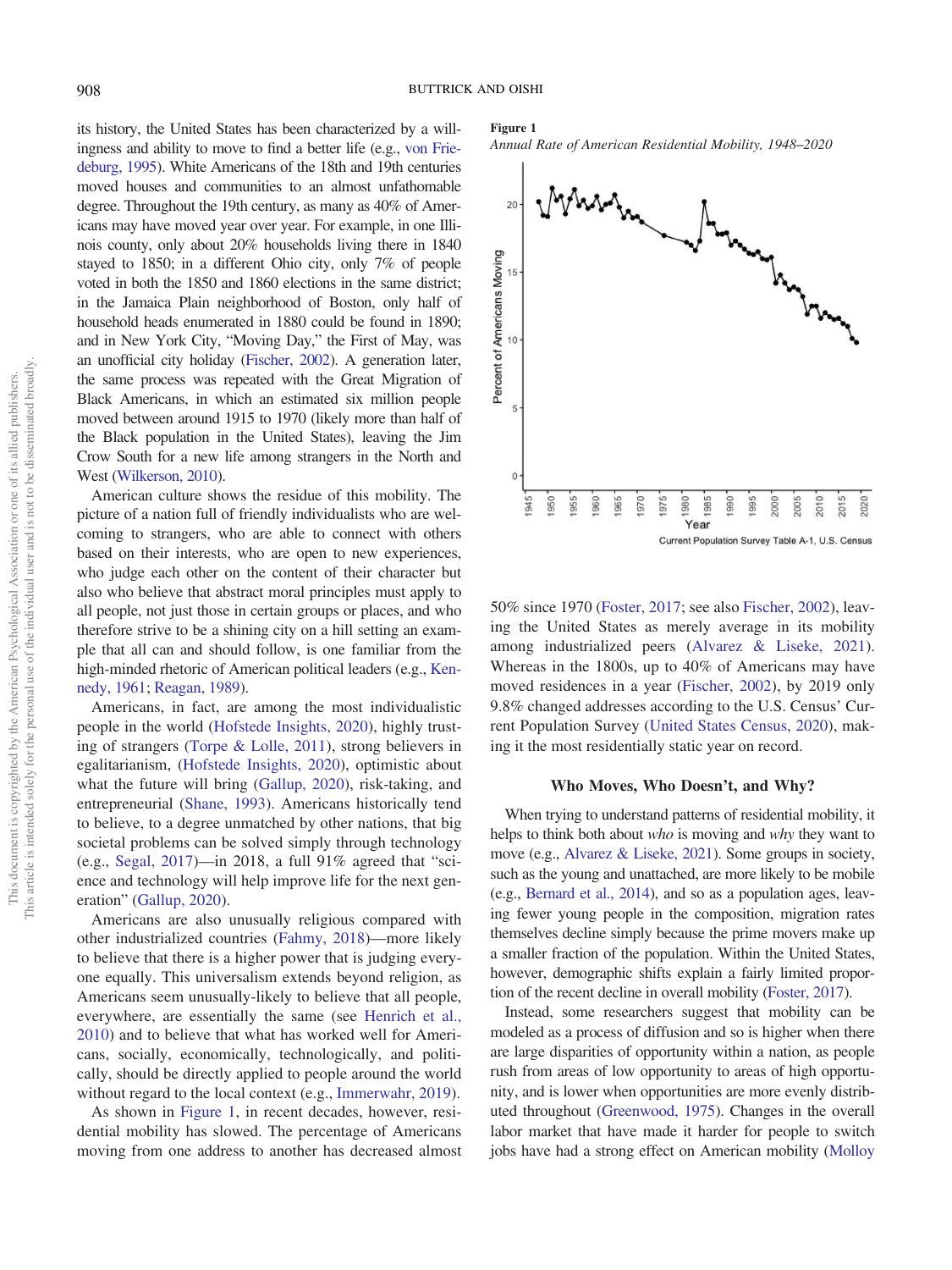& Smith, 2019). Similarly, the increase in dual-earner households has also made it harder for people to move, as the difficulty of solving the two-body problem can make it hard to find satisfactory jobs in a new locale (Mincer, 1978). Furthermore, an increase in Internet penetration and the rise of remote work may additionally allow people all the benefits of a nationwide job search without having to undergo a costly set of moves (Cooke & Shuttleworth, 2018).

Moving, after all, *is* a costly process, and so a prospective move is reliant on having the financial resources to relocate, the prospect of a better job to move to, and being able to both sell one's house (if one isn't a renter) and finding new accommodations in one's new community (e.g., Molloy et al., 2017). A rise in American housing prices and an increase in income inequality that has concentrated more wealth into fewer American hands (therefore leaving the rest of the nation with fewer resources with which to finance a move) are both implicated in declines in American residential mobility (Bayoumi & Barkema, 2019).

For an individual, the act of moving or staying in place is a complicated one—people have to want to move, have the resources to move, and have somewhere to move to—and the many stages of the decision do not always line up (Carling & Schewel, 2018). Often, however, staying in place is an active choice. Most people like where they live: 66% of respondents in the 2015 Gallup World Poll agreed that the area in which they lived was ideal for them, and 74% of Americans in the 2016 Gallup Daily Tracking Poll agreed that their current domicile was ideal for themselves and their family (Gallup, 2020). People stay where they are because they like the neighborhood, have relatives close by, are secure in their social relationships, feel connected to local values, have a job that they enjoy—and may think that moving to a new place, where they may not have a job lined up or may not feel at home in the culture, is simply not worth the risk (see Schewel, 2020 for a review). Not moving, in other words, can either be something that someone positively chooses or it can be something that is imposed from outside.

Many Americans, unfortunately, still want to move but find that urge stifled. Instead of being free to relocate as they like, they are increasingly stuck in places they no longer wish to be. According to one analysis, Americans today, relative to those in 1970, are 45% less likely to move when they expected to, and between 1970 and 2011, those who had expressed a desire to move were actually more likely to remain in the places they had intended to leave than to actually have left those places behind (Foster, 2018; Mateyka, 2015). Americans, it seems, are finding themselves increasingly locked into places that they wish to escape.

# Theoretical Predictions Regarding the Effects of Declining Mobility

As residential mobility slows down, how might a culture and psychology change in response? We take the United

States as a case study, hypothesizing that as the affordances of the social ecology of the country shifts from one rooted in mobility to one rooted in stability, so too will the cultural values of Americans shift away from those fostered by mobility.

We predict that a turn toward residential stasis should change the ways that individuals relate to each other and to their broader communities: If a person hopes to move in the future, we expect that they should spend less time deepening their friendships, as those links could still be severed by the desired move. However, if they do not end up moving, they will be forced to interact with the same small subset of people, and therefore we predict that they should develop the sense that their friendship options are more limited and that they need to conserve the friendships that they already have. Unable to pick groups as easily, this relational stasis should lead, according to theory, to an increase in concern for one's ingroup. In identifying more with one's ingroup, we expect that people should feel increased ethnocentrism and xenophobia and decreased openness. By staying in the same neighborhoods, individuals should, moreover, be presented with the type of repeated long-term interactions with others that create reputations and reputational concerns. Without the social support that comes from deep friendships, these neighborhoods may be getting all the anxiety of social control without the benefits of having confidants to turn to.

Similarly, those still desirous of a move, even if they remain in the same place, may not wish to make the same level of investment in their local communities as those who are happily there for the long term, preventing the development of civic engagement, social capital, and neighborhood efficacy that are traditionally fostered by extended residential stability. If one still thinks that leaving is a possibility, why spend the effort? Even if they did wish to engage, the very ability to form connections with others may be thwarted by the norms, institutions, and environments that were designed for a more mobile society. It may be harder to come together and form deep friendships or high-commitment groups when the existing institutions are already biased toward low-commitment and easy entry and exit. The full relational benefits of living in a highly-stable environment may only be unlocked when the social environment can channel people into repeated, positive interactions (e.g., Schoppa, 2013).

In sum, then, based on the literature on how residential and relational mobility shape the psychology of groups and individuals (e.g., Oishi, 2010; Yuki & Schug, 2020), we would expect this increase in stuck-ness to lead to a decrease in happiness and optimism and an increase in stress, anxiety, and ill-being; a tightening of social norms and an increase in distrust of others; a decrease in individualism and an increase in groupishness; a decrease in civic engagement; and an increased sense that the American experiment is somehow broken.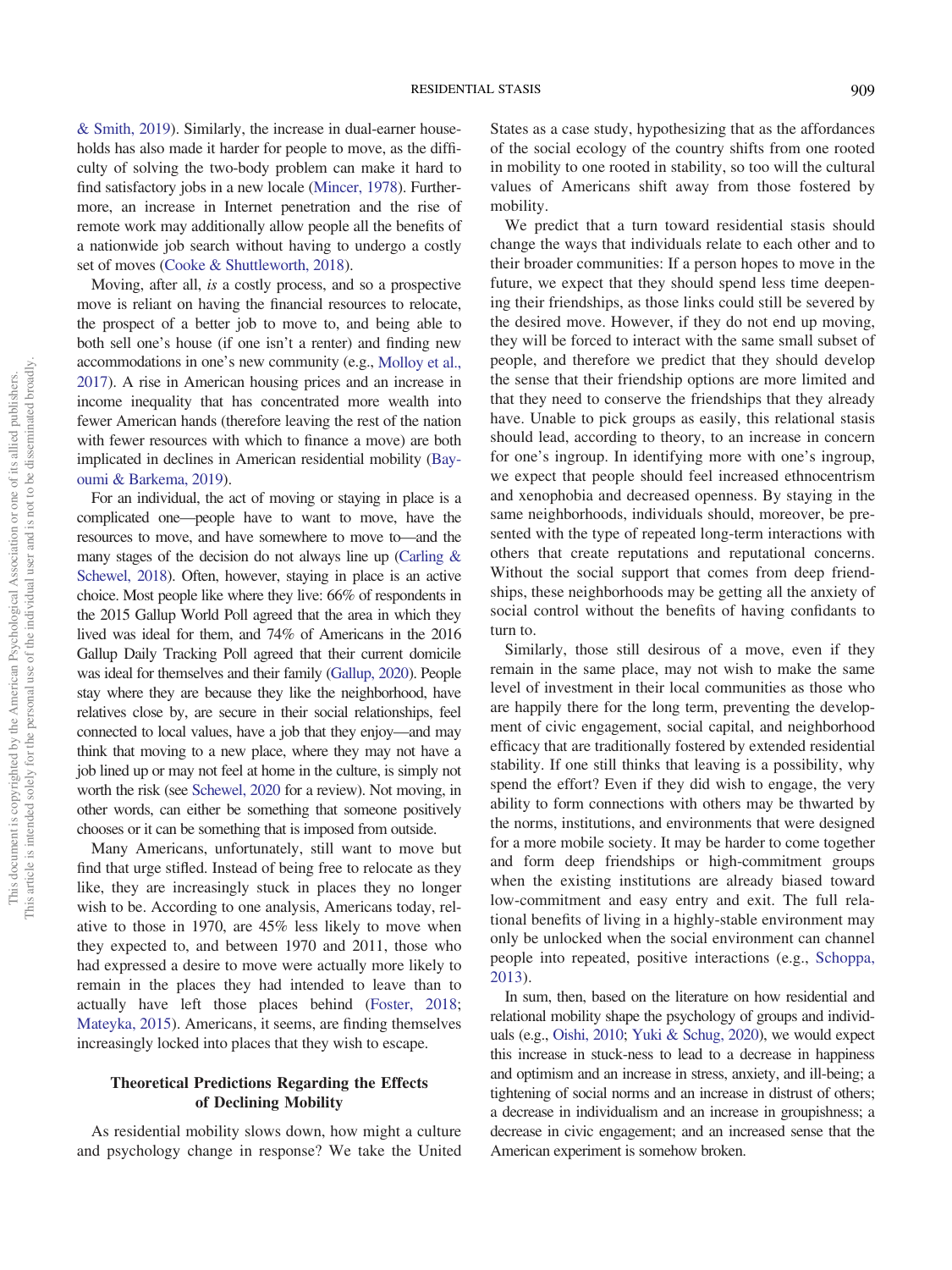#### Indirect Evidence

Historical survey research suggests that these hypothesized changes have in fact been occurring in American society over the previous few decades. When the Gallup Organization started the Gallup World Poll in 2006, American respondents expected that their lives five years later would be quite rosy, ranking in the top four of nations worldwide and just fractionally less optimistic than Brazil, the country with the highest expectations for the future. By 2019, however, Americans had dropped down to 16th internationally, falling behind nations not known for their optimism, such as Switzerland and Saudi Arabia (Gallup, 2020).

As our model predicts, contemporary Americans report more fatigue, anxiety, and depression than their predecessors. Between 1952 and 1993, anxiety increased substantially among American adults and children (Twenge, 2000), and Americans were more depressed and reported feeling more pain and fatigue in 2000 than in 1988 (Twenge, 2015). In 2019, 50% of Americans reported feeling frequently stressed in the previous day—precisely the same levels of stress reported by people living in Iraq (Gallup, 2020).

As expected, Americans today are less trusting of others and less civically oriented than they used to be (Twenge et al., 2014), and American social capital and involvement in civic organizations has been in a steady decline since the late 1960s (Putnam, 2000). As American civic orientation and general trust decreased, egocentrism seemed to have increased. A large college survey, for example, showed that American college students in the 2000s and the 2010s were more likely to attend college to "make more money" than college students in the 1960s and 1970s (Twenge & Donnelly, 2016). With declines in trust and civic engagement have also come a decline in the American taste for risk, as the number of American start-up companies has decreased since the early 2000s (Cowen, 2017).

As trust in strangers has declined in the United States, tribalism has come to replace it. The use of individualist words in the Google nGram corpus—one way of measuring individualist thought—has been decreasing, and collectivist words increasing, since the 1980s (Grossmann & Varnum, 2015). Americans are placing more emphasis on their group identities than in previous decades, and these identities are driving politics in ways that haven't been seen in generations (Sides et al., 2018). Ethnocentrism may be on the rise in the United States, especially among Republicans (e.g., Forscher & Kteily, 2020). Combined with the radical increase in political polarization since the 1970s (e.g., Klein, 2020), the political distinction between ingroups and outgroups has become especially salient and motivating. American politics is now strongly inflected by moralized fear of the opposing political party and willingness to inflict harm on opposing partisans (e.g., Abramowitz & Webster, 2016). Even associating with opposing partisans has become verboten: In 1960; only about 5% of Democrats or Republicans would be at all upset if their child were to marry someone from the other party, but by 2010 a full half of Republicans and a third of Democrats said that they would find that prospect upsetting (Iyengar et al., 2012).

This fear of one's fellow Americans, and sense that they simply do not share the same values, has at least some analogue in the way that they feel about where they live. The idea of breaking up the United States into smaller, more culturally-homogeneous countries is having an intellectual comeback in the 21st century (Kreitner, 2020), and research shows that there is an increasing divide between residentially static and residentially mobile in the degree that they wish to associate with people from different places (Lee et al., 2018; see also Jacobs & Munis, 2020).

A sense of unwanted stasis can lead to a feeling that one's country is somehow not living up to its promise. Americans are increasingly likely to question whether it is possible to succeed in this country by simply working hard (Hanson & Zogby, 2010). In the 1950s, for example, 87% of Americans reported that they agreed that there was plenty of opportunity for the average person to get ahead in life, and that anyone who worked hard could go as far as they wanted. By 2013, only 52% of Americans agreed (Dugan & Newport, 2013). This trend has been noted by the rest of the world—in a 2005 survey of the residents of 16 countries, asking what country they would recommend that a young person should go if they wanted to live a good life, the United States was the leading choice of just one nation, with Canada and Australia far more likely to be nominated as the real land of opportunity (Kohut & Stokes, 2006).

#### Direct Evidence

#### Direct Evidence 1: General Social Surveys, 1972–2018

The review of the existing findings has provided some preliminary support for our theoretical predictions. However, this evidence mostly demonstrates that the general trend of declining residential mobility has coincided with general cultural trends, without convincingly ruling-out any potential third-variable explanations. No researchers, to our knowledge, have established that declines in residential mobility are causally linked to these psychological changes.

Using the data from the General Social Survey (GSS), a long-running nationally-representative cross-sectional survey of Americans, we (Buttrick et al., 2021, Study 1) analyzed responses from 1972 to 2018, formally testing whether the declining annual rate of residential mobility indeed predicted a decline in trust, sense of fairness, and happiness among a nationally representative sample of Americans over time. We found that, as residential mobility declined, so too did levels of happiness, fairness, and trust among Americans. At least in the case of happiness, we have evidence that this relationship is causal, with decreased residential mobility Granger-causing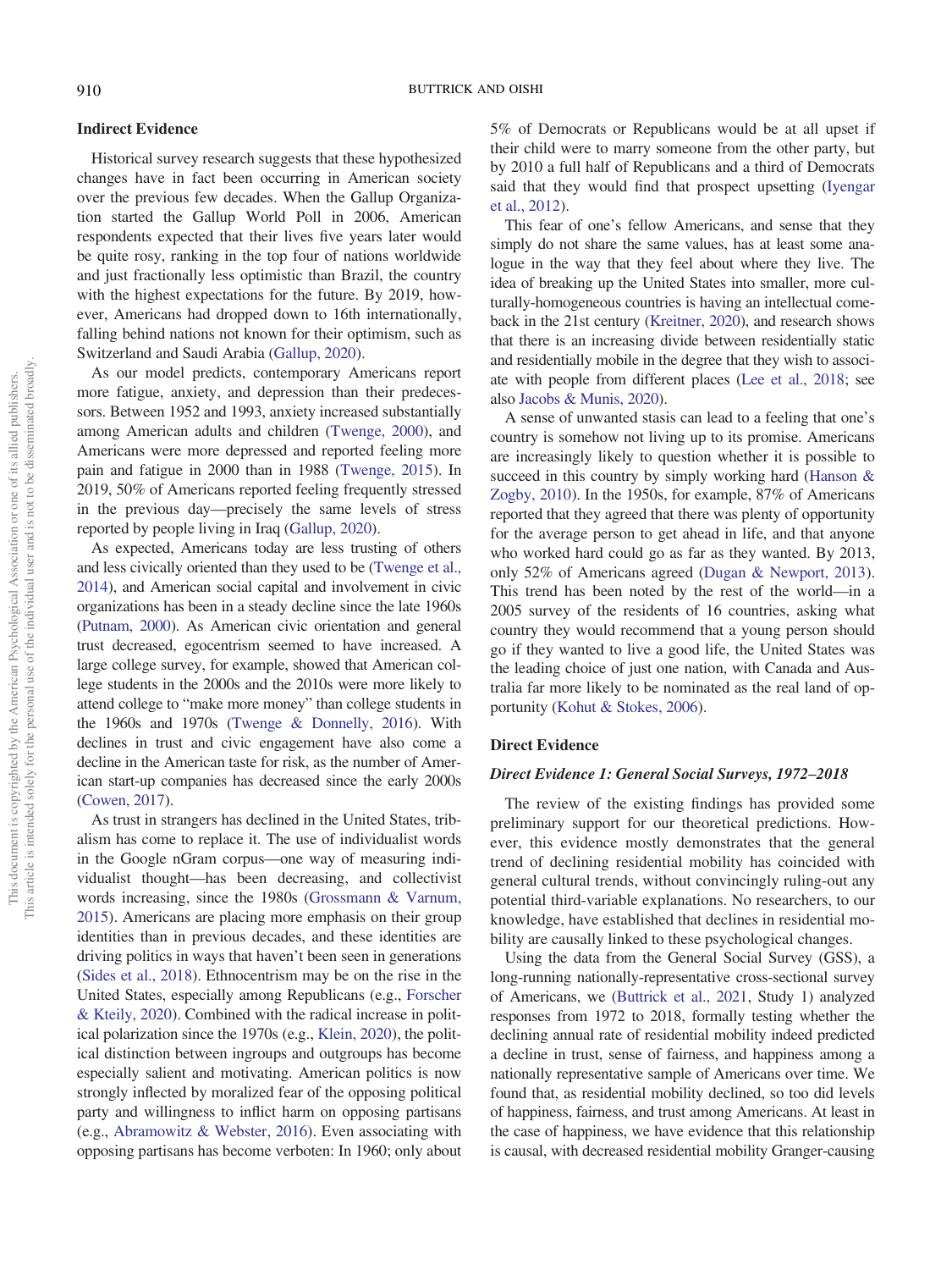decreased happiness. This relationship was particularly robust when we used the annual rate of interstate mobility—the sorts of big moves that can completely reorient a life. Although the decline in residential mobility coincided with the decline in perceived fairness and trust, by contrast, the associations between mobility and fairness/trust in the United States over the last five decades, in this dataset at least, may be driven by general time trends.

# Direct Evidence 2: The Panel Study of Income Dynamics 2005–2015

Over the last 30 years, researchers have shown that only half of prospective movers in the United States were able to actually successfully change residences (Foster, 2018). Worry about the future may be exacerbated by the frustration engendered by one's failure to be able to move. Analyzing more than 16,000 respondents in the Panel Survey of Income Dynamics (a large, nationally-representative longitudinal household survey of Americans), we (Buttrick et al., 2021, Study 2) found that reporting wanting to move but remaining at the same address in the next year predicts disbelief in the idea that hard work can help a person get ahead, even controlling for a host of potential third variables such as the rurality of their environment, their socioeconomic status, their health, their religiosity, and their age, gender, marital status, and race. The effect of immobility on cynicism, moreover, gets stronger as people are stuck in the same place for longer. Wanting to move but being unable to leave leads people to wonder about whether their other efforts in life will be rewarded. Actually having made a move, on the other hand, predicts an increased view that one's life is flourishing (that is, that one has greater self-reported purpose in life, more supportive relationships, feeling more engaged in one's daily activities, providing greater happiness to others, feeling capable in important activities, feeling that one is a good person living a good life, being optimistic about the future, and feeling respected) and a decrease in outgroup resentment.

# Direct Evidence 3: World Values Survey and the Gallup World Poll

The data we have presented to this point raises the clear question of whether the declining rate of residential mobility is unique to the U.S. or generalized to other developed countries. Alvarez et al. (2021) examined this using OECD data from 1996 to 2018, finding that across this period, some nations have increased their mobility (e.g., Finland, Hungary, and the U.K.), some have decreased their mobility (e.g., Japan, Canada, and Italy), some have stayed relatively stable (e.g., Poland, Korea, and Austria), and some have a more complex relationship with mobility over time (a "U" shape, e.g., The Netherlands, Germany, and Norway; or an "inverted-U" shape, e.g., Spain and Slovakia). These divergent trends provide an empirical opportunity to test whether the psychological correlates of residential mobility we observed in the United States are replicated across a wide variety of industrialized nations.

Buttrick et al. (2021, Study 3) used this same OECD mobility dataset, along with approximately 200,000 participant responses from the Gallup World Poll and the World Values Survey, to answer this question. We found that in years when mobility is higher than average (even controlling for immigration and GDP-per-capita), people in that country are more likely to express individualistic values, to say that they are more optimistic about their future, experience less daily stress, and are more satisfied with their ability to make friends. Furthermore, in years of higher mobility, they are more likely to say that hard work leads to success, to see their community as a better place to start a new business, to feel that they are more free to choose what to do in their lives, to place more trust in outgroups (but not to increase their trust overall), and to have volunteered their time to some organization. Although we cannot say that residential mobility is a causal factor in these data sets, owing to limitations in the underlying data, shifts in residential mobility appear to be associated with our predicted shifts in beliefs across these diverse national contexts.

#### Direct Evidence 4: Agent-Based Modeling

Because of the limited availability of suitable long-term data sets, some researchers have used computer simulations to examine the role of residential mobility in cultural change. For instance, Macy and Sato (2002) set up an agent-based model that manipulated both the local rate of residential mobility and the size of the community, and then modeled transaction costs, opportunity costs, and the payoff from a partner's cooperation. These simulations found that, as simulated residential mobility moved from 10% of the population (in line with current American rates of mobility) to 30% (more akin to the rates of American residential mobility in the early part of the 20th century), willingness to interact with a stranger and trust in strangers generally both dramatically increased in turn. Similarly, De et al. (2015) manipulated residential mobility in an evolutionary game simulation, testing the success of individualists (who rely on individual-level past information) versus collectivists (who rely on grouplevel identity). At low mobility rates, "collectivists," who cooperate only with ingroup members, dominated the population. As the mobility rate increased, "individualists," who ignore ingroup status and cooperate with outgroup members, began to dominate. These studies show how mobility may have a causal role inducing more trust and openness toward strangers (see also Hruschka & Henrich, 2006).

In sum, looking across longitudinal and panel survey data, across nationally representative American and international respondents, and across empirical, observational, and simulation-based approaches to understand the cultural effects of changes in residential mobility, we find a consistent set of patterns. When mobility has decreased, or is lower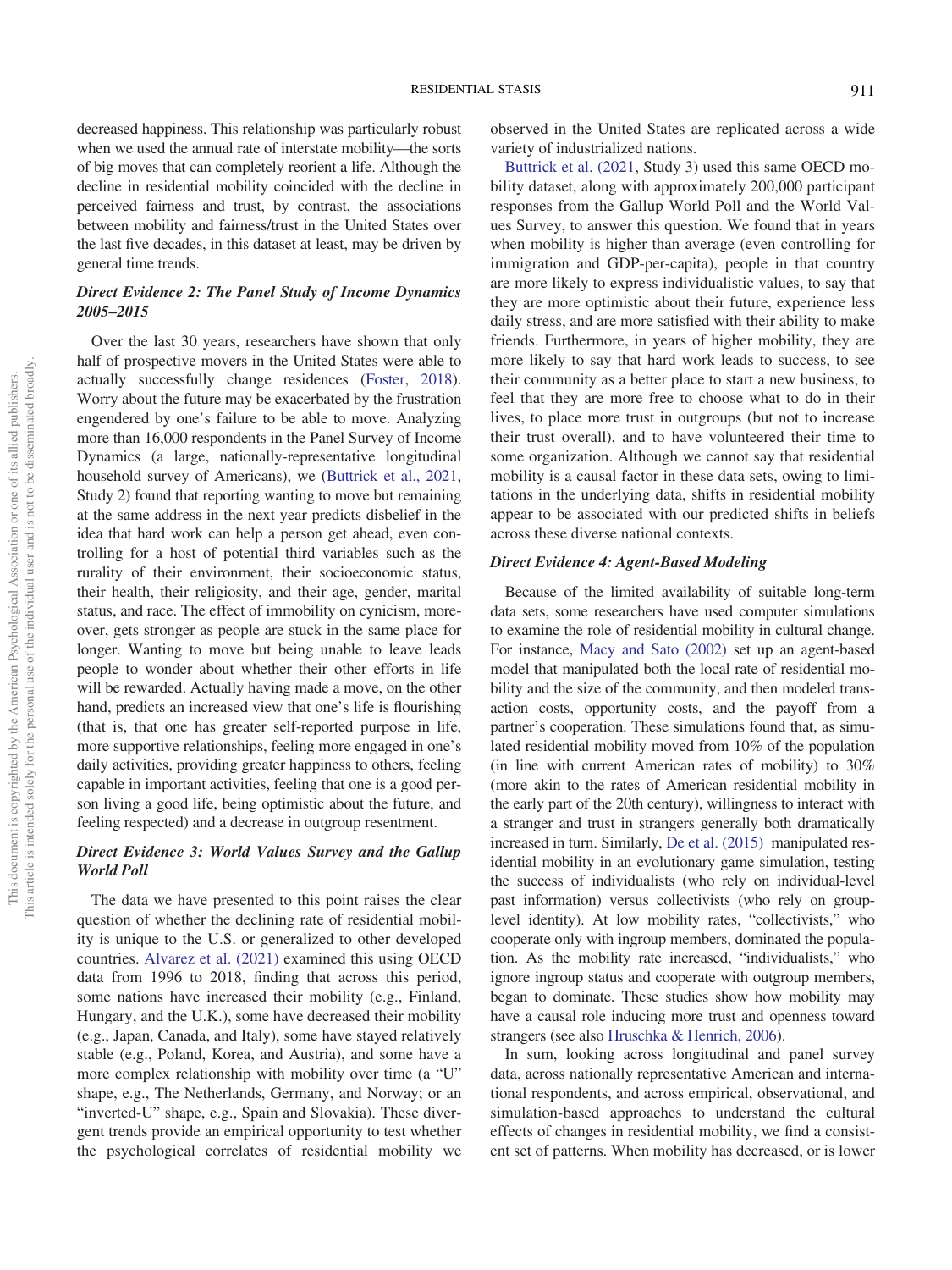than normal levels, a culture is a less dynamic place: more risk-averse, more suspicious of outsiders, more groupish, more cynical and more unhappy, with people who feel less free to live their social lives as they see fit.

# Difficulties in Studying the Cultural Effects of Mobility

The major element holding back further research on the cultural effects of residential mobility is a lack of reliable underlying data on cross-national historical patterns of mobility. Only relatively industrialized nations appear to collect reliable-enough longitudinal estimates of mobility, meaning that it is far more difficult to model these cultural changes in countries that may have different mobility patterns than those in the OECD. Although we would expect that these findings would generalize across the board, we currently do not have the means to answer this question. American data are the best-preserved that we know of, and even there we see limitations. Although data related to American residential mobility regarding the 18th and 19th centuries do exist in somewhat patchy form (e.g., Fischer, 2002), a reliable annual rate of residential mobility, indexed by the U.S. Census, is available only from 1948. These limited time-series data make it difficult to draw strong conclusions regarding the cultural effects of residential mobility in the longer term.

Furthermore, residential mobility is not an independent force in changing a culture of course—it is one of a set of interlocking socioecological factors that have all been shown to predict cultural change, such as changes in residential settlement patterns (Buttrick et al., 2020; Greenfield, 2013), changes in religiosity, socieoeconomic development, and pathogen prevalence (Grossmann & Varnum, 2015), and changes in economic structure (Inglehart & Baker, 2000). Because these factors should all be expected to affect each other (i.e., residential mobility should be affected by increases in national wealth, while also affecting settlement patterns), future work untangling the reciprocal relationships between these factors and the cultures that they create will be of primary importance.

Nevertheless, some trends, at least within the United States, are fairly clear. Whereas some economic indicators show clear cyclical patterns (e.g., unemployment rate, GDP growth rate), the annual rate of residential mobility in the United States, along with trends in American happiness, fairness, and trust, are on a fairly stable decrease from 1948 to 2020. While changes in residential mobility, happiness, fairness, and trust from year to year are small, nevertheless they are fairly consistent, and through this compounding they result in a large change over a longer time period, much like changes in cultural tightness (Jackson et al., 2021), individualism-collectivism (Greenfield, 2013; Grossmann & Varnum, 2015), and moral language (Buttrick et al., 2020).

One promising avenue for future research lies in unpacking the large variations in residential mobility within the United States. For instance, according to the 2000 Census, 57% of residents of Nevada moved in the five years previous, whereas only 35% of Pennsylvania residents changed residences during the same period. Research has shown that these state-level variations in mobility are also associated with regional variations in other constructs: interest in other cultures (De et al., 2015), tightness-looseness (Harrington & Gelfand, 2014), procommunity action (Oishi et al., 2007), the popularity of megachurches (Oishi et al., 2015), and national-chain stores (Oishi et al., 2012). Most relevant to the current analyses, residents of mobile U.S. states reported higher levels of life satisfaction and happiness than those of residentially stable U.S. states  $(r = .33, p = .02)$  in Talhelm & Oishi, 2014). Thus, it is reasonable to assume that the general trends we reported above are more applicable to the less mobile parts of the United States.

In future work, it will be important to test (a) whether the decline in mobility leads to declines in happiness at smaller levels of analyses, such as across cities, (b) whether there are exceptions to the general patterns (e.g., where residents of a city are on average becoming happier, even though the mobility of that city is in decline), and (c) if so, what might reverse the link between declining mobility and happiness.

#### The Future of Residential Mobility?

Barring a remarkable change, the United States seems likely to continue its turn toward residential stasis. The parts of American society that have historically been the most mobile—White men and young people—are the very parts of American society that have showed the largest decreases in mobility over the last thirty years (Foster, 2017). Furthermore, research shows that the longer a person lives in a place, the less likely they are to move (Clark & Lisowski, 2017). Mobility is, in some sense a learned behavior, and those who are moved when young (before the age of 17) are far more likely to move in later life (Bernard & Vidal, 2020). A generation that is raised to stay put is likely to continue on that path, and given that both the youngest and most mobile parts of American society are themselves slowing their moves, and that the peak age at which Americans move is getting ever older (Foster, 2017), it appears that all demographic trends point toward a more rooted America.

Many of the structural forces that drove earlier American mobility, moreover, have weakened, such as the availability of cheap land on the frontier (Hirschman, 2005) and the demand for cheap labor in the North (Tolnay, 2003). Accentuating this diminishment, current American governmental policy puts up many barriers to movement, such as underinvestment in affordable housing and increases in state-bystate occupational licensing (e.g., Kleiner & Krueger, 2013; Yglesias, 2012).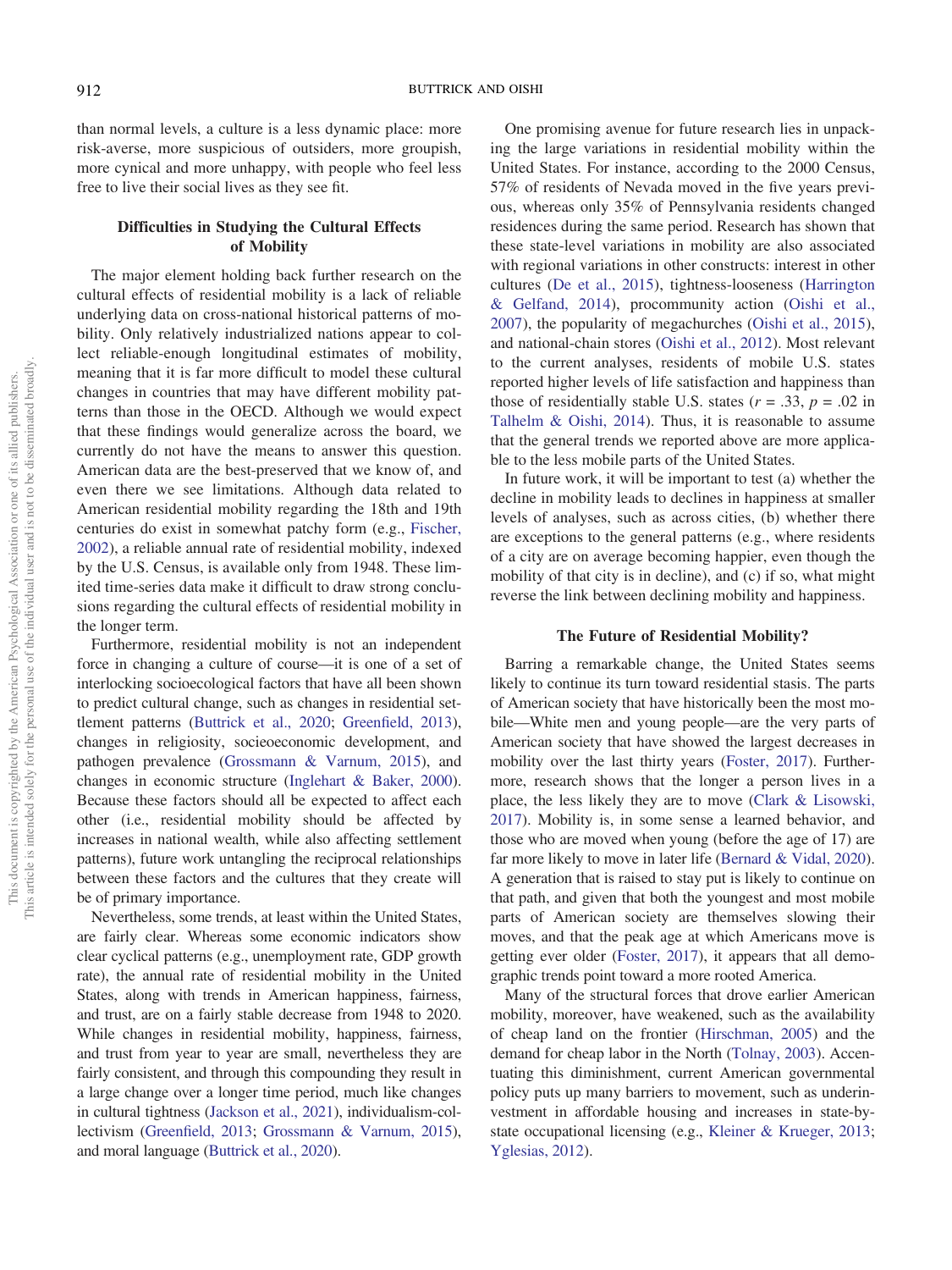If the United States continues to trend toward a situation where only the wealthier are able and motivated to move (e.g., Foster, 2017), then decreasing mobility may end up further driving the difference between the haves and havenots. Immobility can trap the poor in badly provisioned neighborhoods, with less pressure on local government to invest in services. Parents in these neighborhoods then have to deal with a neighborhood handicap as they raise their own children, making it harder for these children to gather the resources move to better-provisioned neighborhoods, perpetuating a vicious cycle of stasis (e.g., Sharkey, 2013) that makes it harder for these children to climb the economic ladder (e.g., Chetty et al., 2014). In future work, then, it will be important to further examine whether assisted residential mobility can stop this self-reinforcing cycle (e.g., Ludwig et al., 2013).

There are elements on the horizon, however, that may reverse this trend. Climate change is increasingly altering the landscapes in which people live, making certain places less and less habitable (e.g., Rigaud et al., 2018). Although there is a complex relationship between ecological conditions and human migration, one that scholars are still beginning to unpack (e.g., Shah, 2020), the effects of a changing climate may contribute to a new set of migrations in the not-too-distant future as people flee from areas increasingly buffeted by floods, hurricanes, wildfires, droughts, intense heat, and other climatic events (e.g., Lustgarten, 2020). These displaced people, if given the resources to move (e.g., Molloy et al., 2017), may be increasingly forced into new communities, living among strangers and learning to operate in new environments, recreating themselves, and, potentially, their society.

#### References

- Abramowitz, A. I., & Webster, S. (2016). The rise of negative partisanship and the nationalization of US elections in the 21st century. *Electoral Studies*, *41*, 12–22. https://doi.org/10.1016/j.electstud.2015.11.001
- Adam, E. K. (2004). Beyond quality: Parental and residential stability and children's adjustment. *Current Directions in Psychological Science*, *13*(5), 210–213. https://doi.org/10.1111/j.0963-7214.2004.00310.x
- Adams, G., & Markus, H. R. (2004). Toward a conception of culture suitable for a social psychology of culture. In M. Schaller & C. S. Crandall (Eds.), *The psychological foundations of culture* (pp. 335–360). Erlbaum.
- Allen, R. C. (2008). The Nitrogen hypothesis and the English agricultural revolution: A biological analysis. *The Journal of Economic History*, *68*(1), 182–210. https://doi.org/10.1017/S0022050708000065
- Alvarez, M. A., & Lieske, S. N. (2021). Understanding internal migration trends in OECD countries. *Population Space and Place*. Advance online publication. https://doi.org/10.1002/psp.2451
- Barclay, P. (2016). Biological markets and the effects of partner choice on cooperation and friendship. *Current Opinion in Psychology*, *7*, 33–38. https://doi.org/10.1016/j.copsyc.2015.07.012
- Baumeister, R. F. (1987). How the self became a problem: A psychological review of historical research. *Journal of Personality and Social Psychology*, *52*(1), 163–176. https://doi.org/10.1037/0022-3514.52.1.163
- Bayoumi, M. T., & Barkema, J. (2019). Stranded! How rising inequality suppressed U.S. migration and hurt those left behind. *International*

*Monetary Fund Working Paper*, *19*(122), 34. https://doi.org/10.5089/ 9781498311373.001

- Bednarik, P., Fehl, K., & Semmann, D. (2014). Costs for switching partners reduce network dynamics but not cooperative behaviour. *Proceedings of the Royal Society B: Biological Sciences*, *281*(1792), 20141661. https://doi.org/10.1098/rspb.2014.1661
- Bernard, A., Bell, M., & Charles-Edwards, E. (2014). Life-course transitions and the age profile of internal migration. *Population and Development Review*, *40*(2), 213–239. https://doi.org/10.1111/j.1728-4457.2014 .00671.x
- Bernard, A., & Vidal, S. (2020). Does moving in childhood and adolescence affect residential mobility in adulthood? An analysis of long-term individual residential trajectories in 11 European countries. *Population Space and Place*, *26*(1), e2286. https://doi.org/10.1002/psp.2286
- Buttrick, N., Cha, Y., & Oishi, S. (2021). *Shifts in residential mobility predict shifts in culture* [Unpublished manuscript]. Department of Psychology, Princeton University.
- Buttrick, N., Moulder, R., & Oishi, S. (2020). Historical change in the moral foundations of political persuasion. *Personality and Social Psychology Bulletin*, *46*(11), 1523–1537. https://doi.org/10.1177/0146167220907467
- Carling, J., & Schewel, K. (2018). Revisiting aspiration and ability in international migration. *Journal of Ethnic and Migration Studies*, *44*(6), 945–963. https://doi.org/10.1080/1369183X.2017.1384146
- Chetty, R., Hendren, N., Kline, P., & Saez, E. (2014). Where is the land of opportunity? The geography of intergenerational mobility in the United States. *The Quarterly Journal of Economics*, *129*(4), 1553–1623. https:// doi.org/10.1093/qje/qju022
- Choi, H., & Oishi, S. (2020). The psychology of residential mobility: A decade of progress. *Current Opinion in Psychology*, *32*, 72–75. https:// doi.org/10.1016/j.copsyc.2019.07.008
- Clark, W. A. V., & Lisowski, W. (2017). Prospect theory and the decision to move or stay. *Proceedings of the National Academy of Sciences of the United States of America*, *114*(36), E7432–E7440. https://doi.org/10 .1073/pnas.1708505114
- Cooke, T., & Shuttleworth, I. (2018). The effects of information and communication technologies on residential mobility and migration. *Population Space and Place*, *24*(3), e2111. https://doi.org/10.1002/psp.2111
- Cowen, T. (2017). *The complacent class: The self-defeating quest for the American dream*. St. Martin's Press.
- Czaika, M., & Vothknecht, M. (2014). Migration and aspirations–Are migrants trapped on a hedonic treadmill? *IZA Journal of Migration*, *3*(1), Article 1. https://doi.org/10.1186/2193-9039-3-1
- De, S., Gelfand, M. J., Nau, D., & Roos, P. (2015). The inevitability of ethnocentrism revisited: Ethnocentrism diminishes as mobility increases. *Scientific Reports*, *5*(1), Article 17963. https://doi.org/10.1038/srep17963
- DuBois, W. E. B. (1909). *The Negro American family*. University Press.
- Dugan, A., & Newport, F. (2013, October 23). In U.S., fewer believe "plenty of opportunity" to get ahead. *Gallup*. https://news.gallup.com/ poll/165584/fewer-believe-plenty-opportunity-ahead.aspx
- Fahmy, D. (2018, July 31). *Americans are far more religious than adults in other wealthy nations*. Pew Research Center. https://www .pewresearch.org/fact-tank/2018/07/31/americans-are-far-more-religious -than-adults-in-other-wealthy-nations
- Falk, C. F., Heine, S. J., Yuki, M., & Takemura, K. (2009). Why do Westerners self-enhance more than East Asians? *European Journal of Personality*, *23*(3), 183–203. https://doi.org/10.1002/per.715
- Fast, N. J., Heath, C., & Wu, G. (2009). Common ground and cultural prominence: How conversation reinforces culture. *Psychological Science*, *20*(7), 904–911. https://doi.org/10.1111/j.1467-9280.2009.02387.x
- Fischer, C. S. (2002). Ever-more rooted Americans. *City & Community*, *1*(2), 177–198. https://doi.org/10.1111/1540-6040.00016
- Forscher, P. S., & Kteily, N. S. (2020). A psychological profile of the altright. *Perspectives on Psychological Science*, *15*(1), 90–116. https://doi .org/10.1177/1745691619868208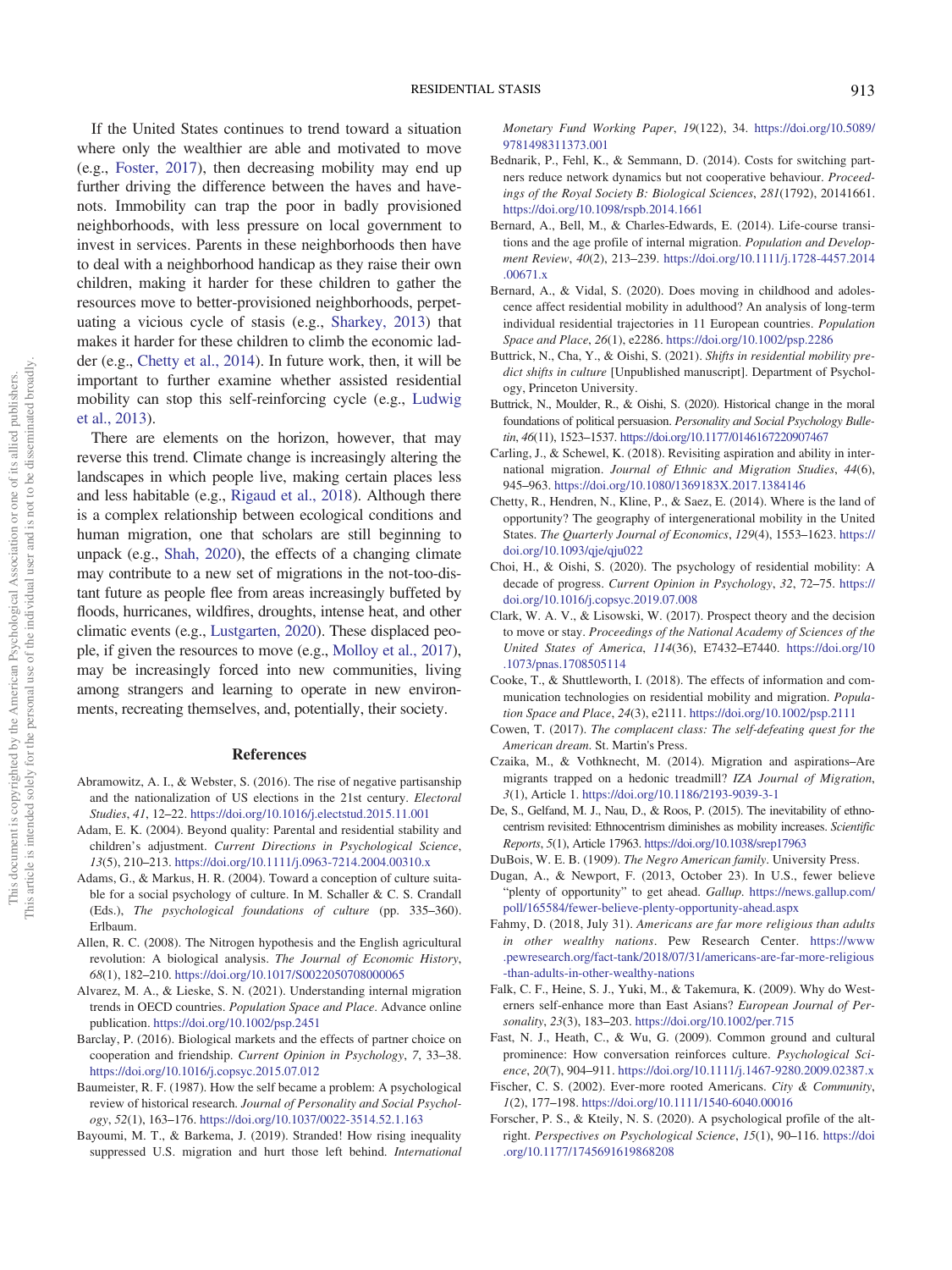- Foster, T. B. (2017). Decomposing American immobility: Compositional and rate components of interstate, intrastate, and intracounty migration and mobility decline. *Demographic Research*, *37*, 1515–1548. https:// doi.org/10.4054/DemRes.2017.37.47
- Foster, T. B. (2018). The persistent black-white gap in and weakening link between expecting to move and actually moving. *Sociology of Race and Ethnicity*, *4*(3), 353–370. https://doi.org/10.1177/2332649217728374
- Gallup. (2020). Gallup analytics. https://analyticscampus.gallup.com/
- Goldschmidt, W. (1971). Comparative studies of nomadism and pastoralism. *Anthropological Quarterly*, *44*(3), 132–142. https://doi.org/10 .2307/3316934
- Gillespie, B. J. (2016). *Household mobility in America: Patterns, processes, and outcomes*. Palgrave Macmillan.
- Greenfield, P. M. (2013). The changing psychology of culture from 1800 through 2000. *Psychological Science*, *24*(9), 1722–1731. https://doi.org/ 10.1177/0956797613479387
- Greenwood, M. J. (1975). Research on internal migration in the united states: A survey. *Journal of Economic Literature*, *13*, 397–433.
- Grossmann, I., & Varnum, M. E. (2015). Social structure, infectious diseases, disasters, secularism, and cultural change in America. *Psychological Science*, *26*(3), 311–324. https://doi.org/10.1177/0956797614563765
- Hamamura, T. (2012). Are cultures becoming individualistic? A cross-temporal comparison of individualism-collectivism in the United States and Japan. *Personality and Social Psychology Review*, *16*(1), 3–24. https:// doi.org/10.1177/1088868311411587
- Hanson, S. L., & Zogby, J. (2010). The polls trends: Attitudes about the American Dream. *Public Opinion Quarterly*, *74*(3), 570–584. https://doi .org/10.1093/poq/nfq010
- Harrington, J. R., & Gelfand, M. J. (2014). Tightness-looseness across the 50 united states. *Proceedings of the National Academy of Sciences of the United States of America*, *111*(22), 7990–7995. https://doi.org/10.1073/ pnas.1317937111
- Heine, S. J. (2008). *Cultural psychology*. Norton.
- Henrich, J., Heine, S. J., & Norenzayan, A. (2010). Most people are not WEIRD. *Nature*, *466*(7302), 29–29. https://doi.org/10.1038/466029a
- Hirschman, C. (2005). Immigration and the American century. *Demography*, *42*(4), 595–620. https://doi.org/10.1353/dem.2005.0031
- Hofstede Insights. (2020). *Country comparison USA*. https://www .hofstede-insights.com/country-comparison/the-usa/
- Hruschka, D. J., & Henrich, J. (2006). Friendship, cliquishness, and the emergence of cooperation. *Journal of Theoretical Biology*, *239*(1), 1–15. https://doi.org/10.1016/j.jtbi.2005.07.006
- Immerwahr, D. (2019). *How to hide an empire: A history of the Greater United States*. Farrar, Straus & Giroux.
- Inglehart, R., & Baker, W. E. (2000). Modernization, cultural change, and the persistence of traditional values. *American Sociological Review*, *65*(1), 19–51. https://doi.org/10.2307/2657288
- Iyengar, S., Sood, G., & Lelkes, Y. (2012). Affect, not ideology: A social identity perspective on polarization. *Public Opinion Quarterly*, *76*(3), 405–431. https://doi.org/10.1093/poq/nfs038
- Jackson, J. C., Caluori, N. C., Abrams, S., Beckman, E., Gelfand, M., & Gray, K. (2021). Tight cultures and vengeful gods: How culture shapes religious belief. *Journal of Experimental Psychology: General*. Advance online publication. https://doi.org/10.1037/xge0001033
- Jacobs, N., & Munis, B. K. (2020). Staying in place: Federalism and the political economy of place attachment. *Publius*, *50*(4), 544–565. https:// doi.org/10.1093/publius/pjaa024
- Jokela, M. (2009). Personality predicts migration within and between U.S. states. *Journal of Research in Personality*, *43*(1), 79–83. https://doi.org/ 10.1016/j.jrp.2008.09.005
- Jokela, M. (2020). Selective residential mobility and social influence in the emergence of neighborhood personality differences: Longitudinal data from Australia. *Journal of Research in Personality*, *86*, 103953. https:// doi.org/10.1016/j.jrp.2020.103953
- Kashima, Y., Bain, P. G., & Perfors, A. (2019). The psychology of cultural dynamics: What is it, what do we know, and what is yet to be known? *Annual Review of Psychology*, *70*, 499–529. https://doi.org/10.1146/ annurev-psych-010418-103112
- Kennedy, J. F. (1961, January 20) *Presidential inaugural address*. https:// www.ourdocuments.gov/doc.php?flash=false&doc=91&p.=transcript
- Kitayama, S., Conway, L. G., III Pietromonaco, P. R., Park, H., & Plaut, V. C. (2010). Ethos of independence across regions in the United States: The production-adoption model of cultural change. *American Psychologist*, *65*(6), 559–574. https://doi.org/10.1037/a0020277
- Kitayama, S., Ishii, K., Imada, T., Takemura, K., & Ramaswamy, J. (2006). Voluntary settlement and the spirit of independence: Evidence from Japan's "Northern frontier. *Journal of Personality and Social Psychology*, *91*(3), 369–384. https://doi.org/10.1037/0022-3514.91.3.369
- Klein, E. (2020). *Why we*'*re polarized*. Simon & Schuster.
- Kleiner, M. M., & Krueger, A. B. (2013). Analyzing the extent and influence of occupational licensing on the labor market. *Journal of Labor Economics*, *31*(S1), S173–S202. https://doi.org/10.1086/669060
- Knudsen, A. S. B. (2019 January 24). Those who stayed: Individualism, self-selection and cultural change during the Age of Mass Migration. SSRN. https://doi.org/10.2139/ssrn.3321790
- Kohut, A., & Stokes, B. (2006). *America against the world: How we are different and why we are disliked*. Henry Holt and Company.
- Koikkalainen, S., & Kyle, D. (2016). Imagining mobility: The prospective cognition question in migration research. *Journal of Ethnic and Migration Studies*, *42*(5), 759–776. https://doi.org/10.1080/1369183X.2015 .1111133
- Kolchin, P. (1993). *American slavery, 1619*–*1877*. Hill and Wang.
- Kreitner, R. (2020). *Break it up: Secession, division, and the secret history of America*'*s imperfect union*. Little, Brown, and Company.
- Lee, N., Morris, K., & Kemeny, T. (2018). Immobility and the Brexit vote. *Cambridge Journal of Regions, Economy and Society*, *11*(1), 143–163. https://doi.org/10.1093/cires/rsx027
- Li, L. M. W. (2017). Social class, social capital and residential mobility in China. *Social Indicators Research*, *132*(3), 1117–1129. https://doi.org/ 10.1007/s11205-016-1339-9
- Li, W. Q., Li, L. M. W., & Li, M. (2019). Residential mobility reduces ingroup favouritism in prosocial behaviour. *Asian Journal of Social Psychology*, *22*(1), 3–17. https://doi.org/10.1111/ajsp.12338
- Ludwig, J., Duncan, G. J., Gennetian, L. A., Katz, L. F., Kessler, R. C., Kling, J. R., & Sanbonmatsu, L. (2013). Long-term neighborhood effects on low-income families: Evidence from Moving to Opportunity. *The American Economic Review*, *103*(3), 226–231. https://doi.org/10 .1257/aer.103.3.226
- Lustgarten, A. (2020, September 15). How climate migration will reshape America. *New York Times Magazine*. https://www.nytimes.com/ interactive/2020/09/15/magazine/climate-crisis-migration-america.html
- Macy, M. W., & Sato, Y. (2002). Trust, cooperation, and market formation in the U.S. and Japan. *Proceedings of the National Academy of Sciences of the United States of America*, *99*(Suppl. 3), 7214–7220. https://doi .org/10.1073/pnas.082097399
- Malone, A. P. (1992). *Sweet chariot: Slave family and household structure in nineteenth-century Louisiana*. University of North Carolina Press.
- Markus, H. R., & Kitayama, S. (1991). Culture and the self: Implications for cognition, emotion, and motivation. *Psychological Review*, *98*(2), 224–253. https://doi.org/10.1037/0033-295X.98.2.224
- Mateyka, P. (2015, March 19). Desire to move and residential mobility: 2010- 2011. *US Census Report No. P70-140*. https://www.census.gov/library/ publications/2015/demo/p70-140.html
- Mincer, J. (1978). Family migration decisions. *Journal of Political Economy*, *86*(5), 749–773. https://doi.org/10.1086/260710
- Molloy, R., Smith, C. L., & Wozniak, A. (2017). Job changing and the decline in long-distance migration in the United States. *Demography*, *54*(2), 631–653. https://doi.org/10.1007/s13524-017-0551-9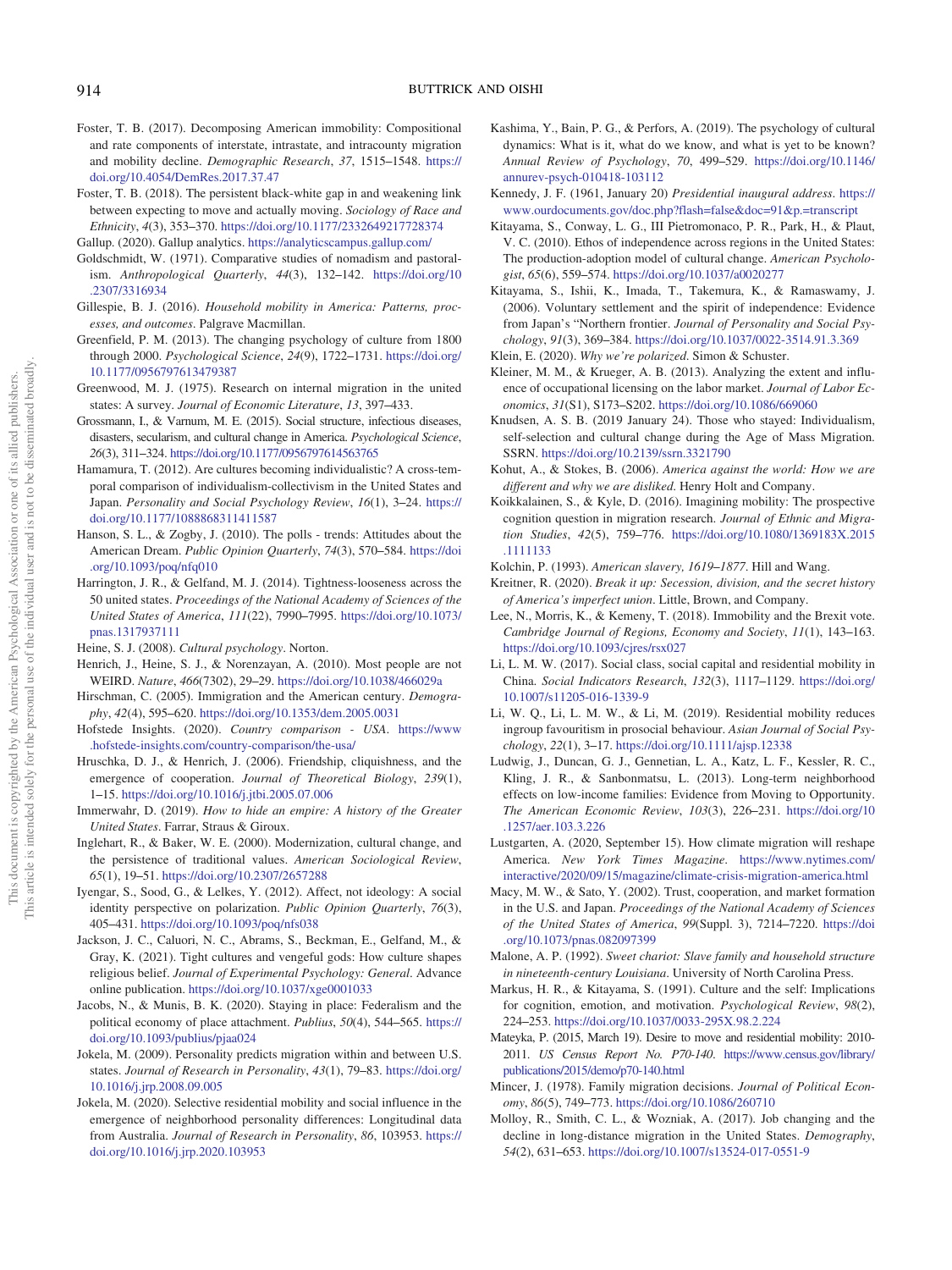- Molloy, R., & Smith, C. (2019, October 4–5). U.S. internal migration: Recent patterns and outstanding puzzles. In Federal Reserve Bank of Boston's 63rd Economic Conference. "A House Divided: Geographical Disparities in Twenty-First Century America,".
- Ogihara, Y. (2017). Temporal changes in individualism and their ramification in Japan: Rising individualism and conflicts with persisting collectivism. *Frontiers in Psychology*, *8*. Fpsyg.2017.00695. https://doi.org/10 .3389/fpsyg.2017.00695
- Oishi, S. (2010). The psychology of residential mobility: Implications for the self, social relationships, and well-being. *Perspectives on Psychological Science*, *5*(1), 5–21. https://doi.org/10.1177/1745691609356781
- Oishi, S., & Kesebir, S. (2012). Optimal social-networking strategy is a function of socioeconomic conditions. *Psychological Science*, *23*(12), 1542–1548. https://doi.org/10.1177/0956797612446708
- Oishi, S., Lun, J., & Sherman, G. D. (2007). Residential mobility, self-concept, and positive affect in social interactions. *Journal of Personality and Social Psychology*, *93*(1), 131–141. https://doi.org/10.1037/0022 -3514.93.1.131
- Oishi, S., Miao, F. F., Koo, M., Kisling, J., & Ratliff, K. A. (2012). Residential mobility breeds familiarity-seeking. *Journal of Personality and Social Psychology*, *102*(1), 149–162. https://doi.org/10.1037/a0024949
- Oishi, S., Rothman, A. J., Snyder, M., Su, J., Zehm, K., Hertel, A. W., Gonzales, M. H., & Sherman, G. D. (2007). The socioecological model of procommunity action: The benefits of residential stability. *Journal of Personality and Social Psychology*, *93*(5), 831–844. https://doi.org/10 .1037/0022-3514.93.5.831
- Oishi, S., Talhelm, T., Lee, M., Komiya, A., & Akutsu, S. (2015). Residential mobility and low-commitment groups. *Archives of Scientific Psychology*, *3*(1), 54–61. https://doi.org/10.1037/arc0000013
- Orbell, J. M., & Uno, T. (1972). A theory of neighborhood problem solving: Political action vs. residential mobility. The *American Political Science Review*, *66*(2), 471–489. https://doi.org/10.2307/1957792
- Oyserman, D., Coon, H. M., & Kemmelmeier, M. (2002). Rethinking individualism and collectivism: Evaluation of theoretical assumptions and meta-analyses. *Psychological Bulletin*, *128*(1), 3–72. https://doi.org/10 .1037/0033-2909.128.1.3
- Putnam, R. D. (2000). *Bowling alone: The collapse and revival of American community*. Simon & Schuster.
- Reagan, R. W. (1989, January 11) *Farewell address to the American people*. https://www.nytimes.com/1989/01/12/news/transcript-of-reagan -s-farewell-address-to-american-people.html
- Rigaud, K. K., de Sherbinin, A., Jones, B., Bergmann, J., Clement, V., Ober, K., Schewe, J., Adamo, S., McCusker, B., Heuser, S., & Midgley, A. (2018). *Groundswell: Preparing for internal climate migration*. The World Bank. https://doi.org/10.1596/29461
- Sampson, R. J., Raudenbush, S. W., & Earls, F. (1997). Neighborhoods and violent crime: A multilevel study of collective efficacy. *Science*, *277*(5328), 918–924. https://doi.org/10.1126/science.277.5328.918
- San Martin, A., Schug, J., & Maddux, W. W. (2019). Relational mobility and cultural differences in analytic and holistic thinking. *Journal of Personality and Social Psychology*, *116*(4), 495–518. https://doi.org/10 .1037/pspa0000142
- Sato, K., Yuki, M., & Norasakkunkit, V. (2014). A socio-ecological approach to cross-cultural differences in the sensitivity to social rejection: The partially mediating role of relational mobility. *Journal of Cross-Cultural Psychology*, *45*(10), 1549–1560. https://doi.org/10.1177/ 0022022114544320
- Schaller, M., Conway, L. G. I. I. I., & Tanchuk, T. L. (2002). Selective pressures on the once and future contents of ethnic stereotypes: Effects of the communicability of traits. *Journal of Personality and Social Psychology*, *82*(6), 861–877. https://doi.org/10.1037/0022-3514.82.6.861
- Schewel, K. (2020). Understanding immobility: Moving beyond the mobility bias in migration studies. *The International Migration Review*, *54*(2), 328–355. https://doi.org/10.1177/0197918319831952
- Schoppa, L. (2013). Residential mobility and local civic engagement in Japan and the U.S: Divergent paths to school. *Comparative Political Studies*, *46*(9), 1058–1081. https://doi.org/10.1177/0010414012463896
- Segal, H. P. (2017). Practical utopias. America as a techno-fix nation. *Utopian Studies*, *28*(2), 231–246. https://doi.org/10.5325/utopianstudies.28 .2.0231
- Shah, S. (2020). *The next great migration: The beauty and terror of life on the move*. Bloomsbury.
- Shane, S. (1993). Cultural influences on national rates of innovation. *Journal of Business Venturing*, *8*(1), 59–73. https://doi.org/10.1016/0883 -9026(93)90011-S
- Sharkey, P. (2013). *Stuck in place: Urban neighborhoods and the end of progress toward racial equality*. University of Chicago Press. https://doi .org/10.7208/chicago/9780226924267.001.0001
- Sides, J., Tesler, M., & Vavreck, L. (2018). *Identity crisis: The 2016 political campaign and the battle for the meaning of America*. Princeton University Press.
- Sng, O., Neuberg, S. L., Varnum, M. E. W., & Kenrick, D. T. (2018). The behavioral ecology of cultural psychological variation. *Psychological Review*, *125*(5), 714–743. https://doi.org/10.1037/rev0000104
- Sznycer, D., Takemura, K., Delton, A. W., Sato, K., Robertson, T., Cosmides, L., & Tooby, J. (2012). Cross-cultural differences and similarities in proneness to shame: An adaptationist and ecological approach. *Evolutionary Psychology*, *10*(2), 352–370. https://doi.org/10.1177/147470491201000213
- Talhelm, T., & Oishi, S. (2014). Residential mobility affects self-concept, group support, and happiness of individuals and communities. P. J. Rentfrow (Ed.), *Geographical psychology: Exploring the interaction of environment and behavior* (pp. 219–239). American Psychological Association. https://doi.org/10.1037/14272-012
- Taylor, C. (1989). *Sources of the self: The making of the modern identity*. Harvard University Press.
- Thomson, R., Yuki, M., Talhelm, T., Schug, J., Kito, M., Ayanian, A. H., Becker, J. C., Becker, M., Chiu, C.-Y., Choi, H.-S., Ferreira, C. M., Fülöp, M., Gul, P., Houghton-Illera, A. M., Joasoo, M., Jong, J., Kavanagh, C. M., Khutkyy, D., Manzi, C., . . . Visserman, M. L. (2018). Relational mobility predicts social behaviors in 39 countries and is tied to historical farming and threat. *Proceedings of the National Academy of Sciences of the United States of America*, *115*(29), 7521–7526. https:// doi.org/10.1073/pnas.1713191115
- Tolnay, S. E. (2003). The African American 'Great Migration' and beyond. *Annual Review of Sociology*, *29*(1), 209–232. https://doi.org/ 10.1146/annurev.soc.29.010202.100009
- Torpe, L., & Lolle, H. (2011). Identifying social trust in cross-country analysis: Do we really measure the same? *Social Indicators Research*, *103*(3), 481–500. https://doi.org/10.1007/s11205-010-9713-5
- Triandis, H. C. (1989). The self and social behavior in differing cultural contexts. *Psychological Review*, *96*(3), 506–520. https://doi.org/10 .1037/0033-295X.96.3.506
- Turner, F. J. (1921). *The frontier in American history*. Henry Holt and Company.
- Twenge, J. M. (2000). The age of anxiety? Birth cohort change in anxiety and neuroticism, 1952-1993. *Journal of Personality and Social Psychology*, *79*(6), 1007–1021. https://doi.org/10.1037/0022-3514.79.6.1007
- Twenge, J. M. (2015). Time period and birth cohort differences in depressive symptoms in the U.S., 1982-2013. *Social Indicators Research*, *121*(2), 437–454. https://doi.org/10.1007/s11205-014-0647-1
- Twenge, J. M., Campbell, W. K., & Carter, N. T. (2014). Declines in trust in others and confidence in institutions among American adults and late adolescents, 1972–2012. *Psychological Science*, *25*(10), 1914–1923. https://doi.org/10.1177/0956797614545133
- Twenge, J. M., & Donnelly, K. (2016). Generational differences in American students' reasons for going to college, 1971-2014: The rise of extrinsic motives. *The Journal of Social Psychology*, *156*(6), 620–629. https:// doi.org/10.1080/00224545.2016.1152214